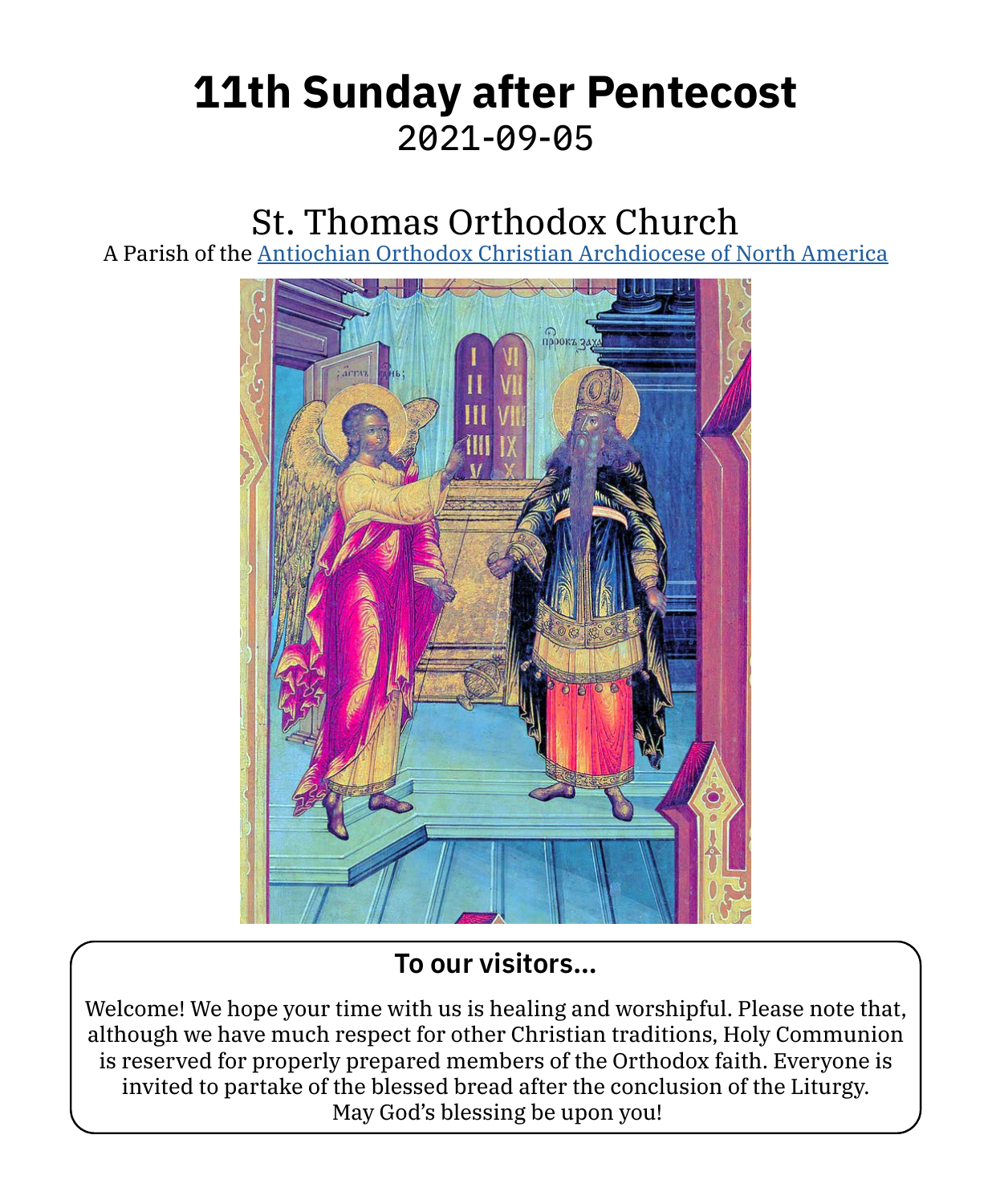## **Hymns in Today's Liturgy**

#### **Resurrectional** *Apolytikion* **(Tone 2)**

When Thou didst submit Thyself unto death, O Thou deathless and immortal One, then Thou didst destroy hell with Thy Godly power. And when Thou didst raise the dead from beneath the earth, all the powers of Heaven did cry aloud unto Thee: O Christ, Thou giver of life, glory to Thee.

#### *Apolytikion* **of Zachariah the Prophet (Tone 4)**

In the vesture of a priest, according to the Law of God, thou didst offer unto Him well-pleasing whole-burnt offerings, as it befitted a priest, O wise Zachariah. Thou wast a shining light, a seer of mysteries, bearing in thyself clearly the signs of grace; and in God's temple, O wise Prophet of Christ God, thou wast slain with the sword. Hence, with the Forerunner, make entreaty that our souls find salvation.

#### *Apolytikion* **of St. Thomas (Tone 3)**

O Holy Apostle Thomas, intercede to the merciful God, that He grant unto our souls forgiveness of sins.

#### *Kontakion* **of the Nativity of the Theotokos (Tone 4)**

By thy holy nativity, O pure one, Joachim and Anna were delivered from the reproach of barrenness; and Adam and Eve were delivered from the corruption of death; thy people do celebrate it, having been saved from the stain of iniquity, crying unto thee: The barren doth give birth to the Theotokos, who nourisheth our life.

## **Epistle**

#### **I Corinthians 9:2–12**

Brethren, the seal of my apostleship are you in the Lord. My defense to those who would examine me is this: Do we have no authority regarding what to eat and what to drink? Do we have no authority to lead about a wife, who is a sister, as the rest of the apostles, even as the brethren of the Lord, and Cephas? Or is it only Barnabas and I who have no authority to refrain from working? Which soldier ever served at his own expense? Who plants a vineyard and does not eat the fruit thereof? Or who shepherds a flock and does not eat from the milk of the flock? Do I speak of these things according to human nature? Or does not the Law say the same also?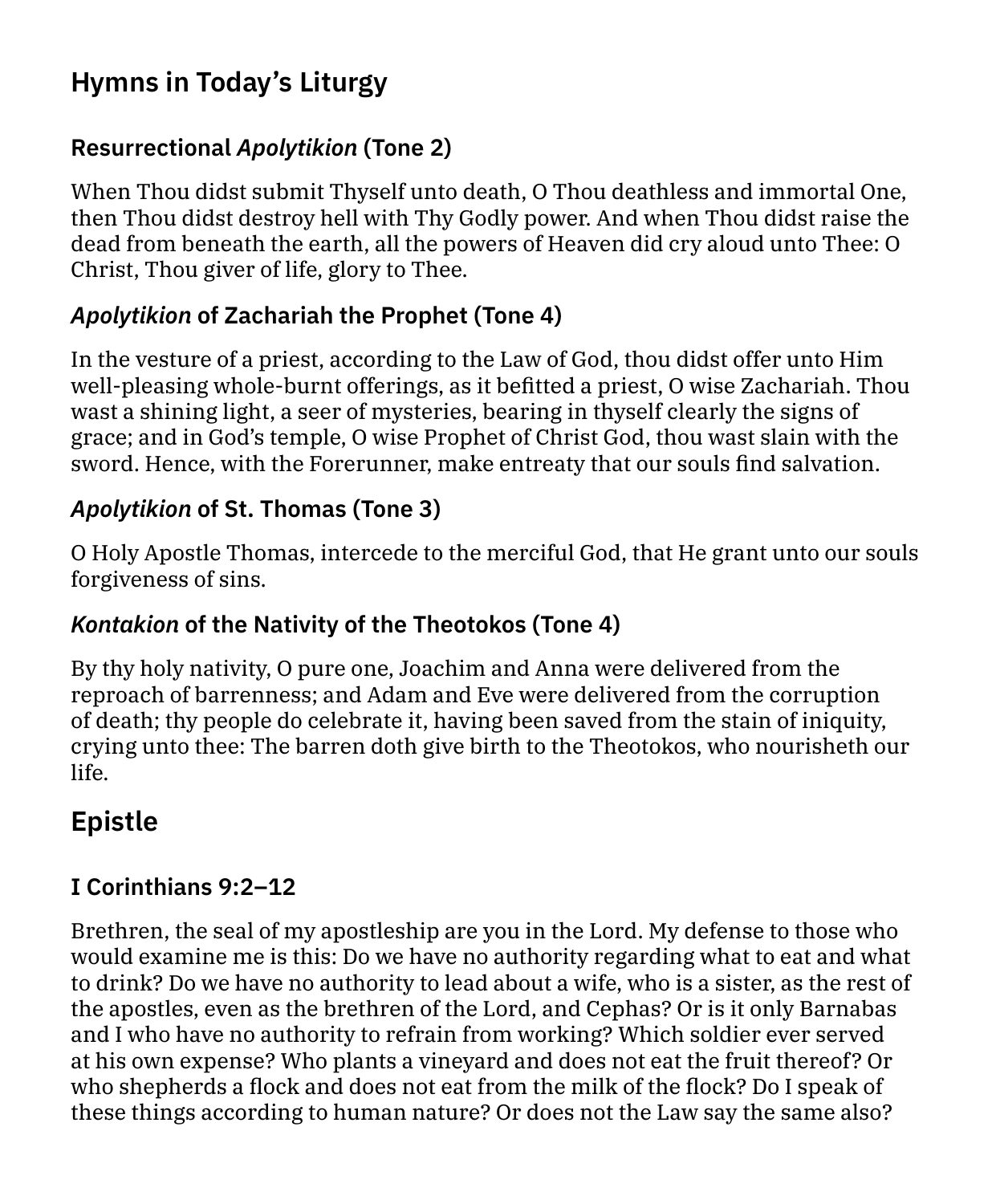For it is written in the Law of Moses: "Thou shalt not muzzle an ox which treads out the grain." Is it for oxen that God cares, or does He say it altogether for our sakes? Indeed, for our sakes it was written: because he who plows ought to plow in hope, and he who threshes in hope, so that the same might partake in hope. If we have sown in you spiritual things, is it a great matter if we should reap your carnal things? If others are partakers of this authority over you, are we not even more? Nevertheless, we have not made use of this authority, but we endure all things, in order that we may cause no hindrance to the gospel of Christ.

## **Gospel**

#### **Matthew 18:23–35**

The Lord spoke this parable: "The kingdom of heaven may be compared to a king who wished to settle accounts with his servants. When he began the reckoning, one was brought to him who owed him ten thousand talents; and as he could not pay, his lord ordered him to be sold, with his wife and children and all that he had, and payment to be made. So the servant fell on his knees, imploring him, 'Lord, have patience with me, and I will pay you everything.' And out of pity for him the lord of that servant released him and forgave him the debt. But that same servant, as he went out, came upon one of his fellow servants who owed him a hundred denarii; and seizing him by the throat he said, 'Pay what you owe.' So his fellow servant fell down and besought him, 'Have patience with me, and I will pay you.' He refused and went and put him in prison until he should pay the debt. When his fellow servants saw what had taken place, they were greatly distressed, and they went and reported to their lord all that had taken place. Then his lord summoned him and said to him, 'You wicked servant! I forgave you all that debt because you besought me; and should not you have had mercy on your fellow servant, as I had mercy on you?' And in anger his lord delivered him to the jailers, until he should pay all his debt. So also My heavenly Father will do to every one of you, if you do not forgive your brother from your heart."

## **Synaxarion**

On September 5 in the Holy Orthodox Church we commemorate the glorious Prophet Zachariah, father of the Forerunner.

> For the Divine Lamb of God's sake, Zachariah Is slain like a lamb in the midst of the temple. On the fifth, Zachariah lieth slain on the temple's floor.